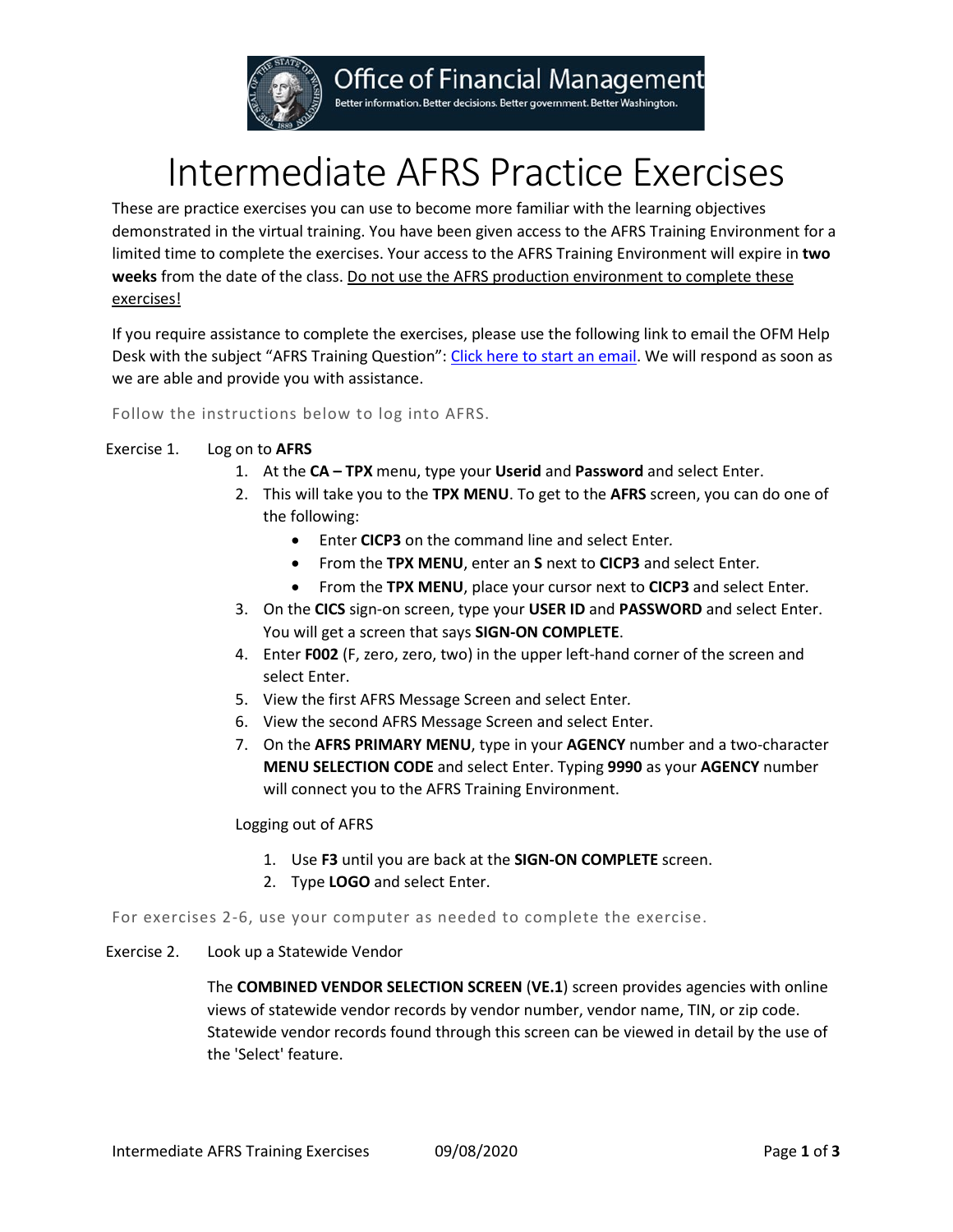Scenario: You have been asked to find several vendors matching different criteria. Using the instructions below:

- Search for King County vendors, then narrow the search for the King County FD 13. What is the SWV number?
- Find the Vendor name for SWV0073226-00.
- Find a business in the 98834 zip code.
- 1. At the **PRIMARY MENU,** you will type your agency number on the **AGENCY** line. For training, enter **9990** as your agency.
- 2. Then type **VE** into the **SELECT FUNCTION** line and select Enter. This will take you to the **VENDOR/PAYMENT/CANCELLATION MENU**.
- 3. Choose **1 -- COMBINED VENDOR SELECTION** and select Enter.
- 4. On the **IN.1.V** screen, type **P** in the **FUNCTION** field to conduct a Partial search for vendor records.
- 5. Type a partial (one or more characters) or complete vendor number, vendor name, TIN, or zip code in the appropriate field. Do not use more than one search criteria.
- 6. Select Enter.

Statewide Vendor Number Lookup website:

- 1. Go to [https://ofm.wa.gov/it-systems/accounting-systems/statewide-vendorpayee](https://ofm.wa.gov/it-systems/accounting-systems/statewide-vendorpayee-services/statewide-vendor-number-lookup)[services/statewide-vendor-number-lookup.](https://ofm.wa.gov/it-systems/accounting-systems/statewide-vendorpayee-services/statewide-vendor-number-lookup)
- 2. Enter the required information in the fields on this page (Ex. Your last name), and select **Search**.

#### Exercise 3. View a Blocked Vendor

- 1. Go to the AFRS **PRIMARY MENU**, choose the **VE** function, and select Enter.
- 2. Enter the number **3** into the **SELECT FUNCTION** and select Enter.
- 3. At the **VE.3 Statewide Vendor Maintenance** screen, you will need to find the statewide vendor that you want to view. Example: SWV0114178-01 Clallam County Fire Prot Dist 4. SWV0114178-04 is the only active record.
- 4. Once you have located the vendor, look for the **VENDOR STATUS** field.
	- SWV vendors will have one of the following:
		- 1) **A** = Vendor record is active and is available for use.
		- 2) **B** = Vendor record has been blocked and is not available for use.
		- 3) **F** = Vendor record has been blocked by the Office of Foreign Asset Control List (OFAC).
		- 4) **I** = Vendor record is restricted for use by OFM for IRS payroll payments.
		- 5) **S** = Vendor record is restricted for use by OFM for Savings Bonds Payroll payments from HRMS. (NOTE: Savings Bonds are no longer provided within HRMS so these vendors have been blocked.)
		- 6) **V** = Vendor record is restricted for use by OFM for Third-Party Payroll payments from HRMS.